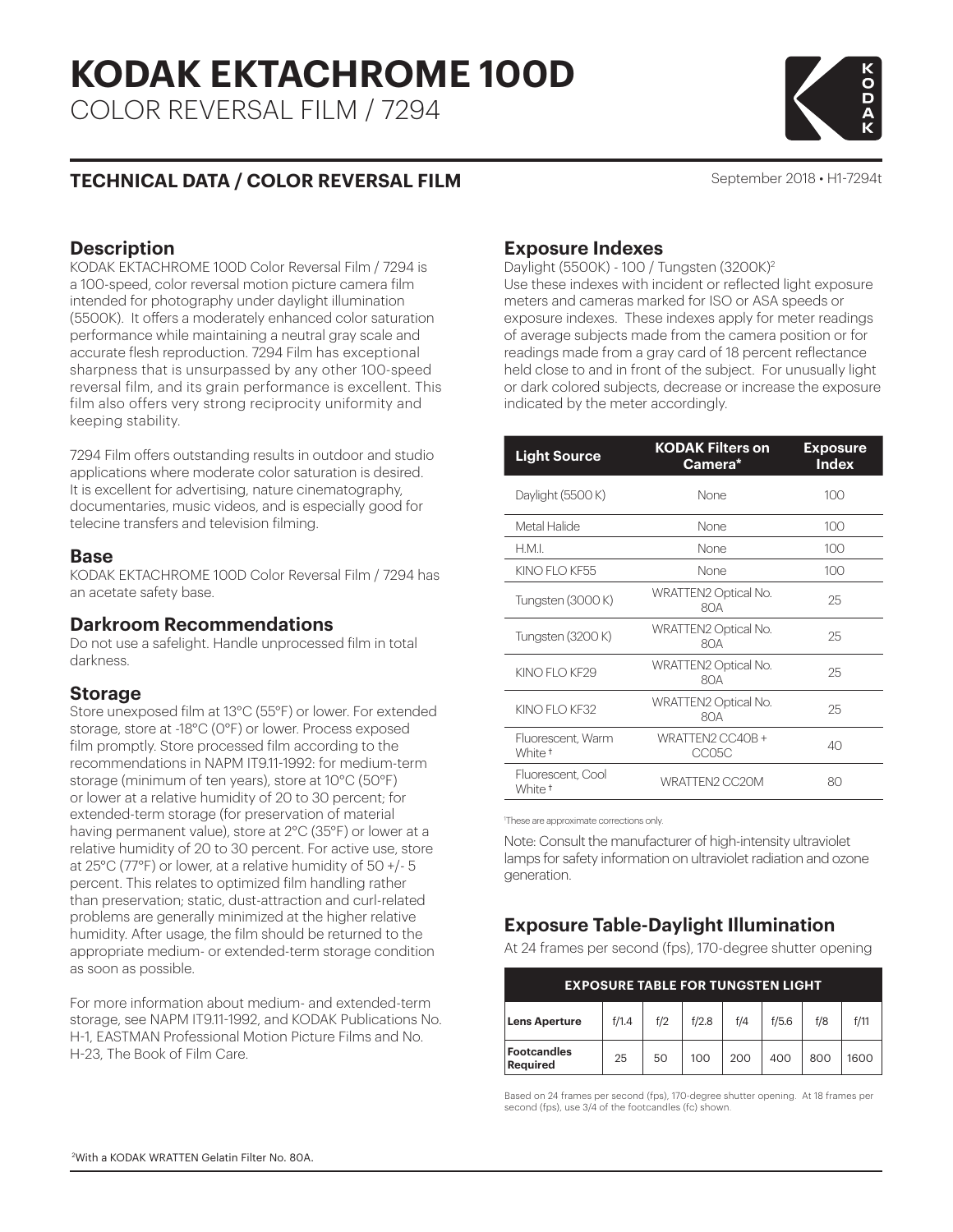# **Reciprocity Characteristics**

You do not need to make any filter corrections or exposure adjustments for exposure times from 1/10,000 to 1 second.

#### **Processing**

Process this film in E-6 Chemicals, cine machine only.

Note: KODAK EKTACHROME 100D Color Reversal Film / 7294 contains special sensitizing and filter dyes that improve color reproduction. Because these dyes are designed to rinse out of the film during processing, they will change the color of the first developer, the reversal bath, the final wash, and the final rinse. This solution discoloration is only cosmetic. It will not affect sensitometry or the quality of any Process E-6 film or control material. However, the solutions will cause splicing tape and processing equipment (rollers, racks, etc.) to have a pinkish color. The pink dye residue can easily be washed off processing equipment by following the normal maintenance procedures.

## **Duplication**

Making Duplicates

To make color positive duplicates, scan the film images and output them KODAK VISION Color Print Film / 2383.

#### **Identification**

After processing, the product code numbers 7294 (16 mm), emulsion and roll number identification, KEYKODE numbers, and internal product symbol (EA) are visible along the length of the film.

#### **Image Structure**

The modulation-transfer curves, and the diffuse rms granularity data were generated from samples of 7294 Film exposed with tungsten light filtered to 5500K and processed as recommended in Process E-6 chemicals.

MTF: The "perceived" sharpness of any film depends on various components of the motion picture production system. The camera and projector lenses and film printers, among other factors, all play a role. But the specific sharpness of a film can be measured and charted in the Modulation Transfer Curve.

#### rms Granularity:

Refer to curve. Read with a microdensitometer, (red, green, blue) using a 48-micrometre aperture.

The "perception" of the graininess of any film is highly dependent on scene content, complexity, color, and density. Other factors, such as film age, processing, exposure conditions, and telecine transfer may also have significant effects.

## **Available Roll Lengths**

For information on film roll lengths, check Kodak's Motion Picture Products Price Catalog at Kodak.com, or see a Kodak sales representative in your country.

## **Characteristic**







NOTICE: The sensitometric curves and data in this publication represent product tested under the conditions of exposure and processing specified. They are representative of production coatings, and therefore do not apply to a particular box or roll of photographic material. They do not represent standards or specifications that must be met by Eastman Kodak Company. The company reserves the right to change and improve product characteristics at any time.